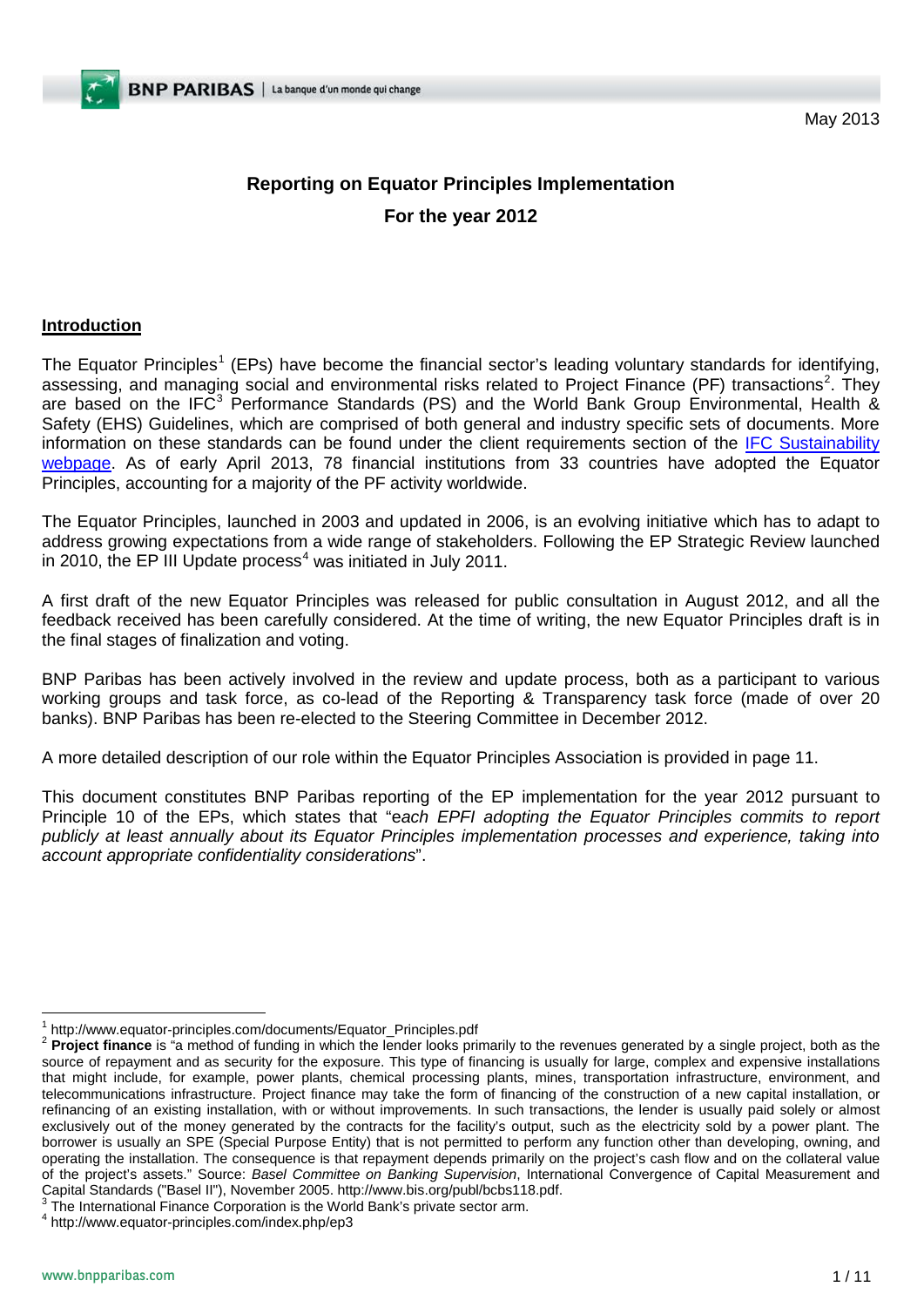## **General Considerations**

A financial institution adopting the EPs, such as BNP Paribas, undertakes not to provide loans to projects where the borrower will not or is unable to comply with the environmental and social (E&S) requirements arising from the application of the EPs. The first step is to categorise projects based on the associated potential E&S impacts.

Project categorisation under the EPs is in line with the recommendations of the IFC and is defined as followed:

- $\triangleright$  Category A for projects with potential significant adverse social or environmental impacts that are diverse, irreversible or unprecedented;
- Category B for projects with potential limited adverse social or environmental impacts that are few in number, generally site-specific, largely reversible and readily addressed through mitigation measures; and
- $\triangleright$  Category C for projects with minimal or no social or environmental impacts.

As such, the initial categorisation is crucial because it triggers the level of due diligence to be undertaken. This initial categorisation is based on a preliminary assessment of the potential environmental and social risks of a project without considering mitigation measures. It is worth insisting on the fact that project categorisation (A, B or C) does not constitute a rating of the project's E&S performance nor a way of pre-selecting or excluding projects based on E&S concerns. In that sense, a project initially categorised as "A" will trigger a high level of due diligence resulting in the implementation of adequate mitigations measures that will eventually lower the level of E&S risks initially assessed. In addition, projects with E&S risks that BNP Paribas would deem unacceptable, or for which there would be no satisfactory mitigation prospects, will not be pursued.

It is also important to note that the evaluation of such risks may evolve between mandate signing (or any form of commitment by BNP Paribas) and the credit committee (for lending mandates), as a result of additional information on E&S risks arising during the due diligence phase. However, once a transaction is approved internally (e.g. green light from the credit committee), the initial categorisation is not modified further.

Based on the identified project risks and the extent of related impacts, the Equator Principles require the client to carry out mitigation measures, in a comprehensive and structured manner, through the implementation of Environmental & Social Management Plans (ESMP), in order to comply with the applicable E&S standards throughout the life of the project. An Action Plan (AP) may also be negotiated with the borrower to address gaps identified and ensure compliance with EP requirements. An overarching Environmental and Social Management System is also defined and implemented by the project company to address the management of the actions described in the ESMP and AP.

For projects located in High Income<sup>[1](#page-0-4)</sup> OECD countries, the IFC Performance Standards and EHS Guidelines do not apply as the *"regulatory, permitting and public comment process requirements"* in these countries *"generally meet or exceed the requirements of the IFC Performance Standards and EHS Guidelines"*. Local and national laws are therefore considered as an adequate substitute for the IFC Performance Standards, EHS Guidelines and some of the Principles. More information can be found on the [Equator Principles official](http://www.equator-principles.com/)  [website.](http://www.equator-principles.com/)

One of the major strength of the Equator Principles is the contractual obligation for the client under the financing documents to regularly demonstrate its compliance with the proposed Action Plan and the relevant laws, regulations and permits, through the inclusion of covenants and other conditions in the project's contractual structure<sup>[2](#page-1-0)</sup>. For the most sensitive projects, an independent consultant is mandated by the lenders to review and monitor the project's E&S documentation and performance, during the planning, design, construction and operation phases all over the life of the loan.

<span id="page-1-0"></span>

<span id="page-1-1"></span><sup>&</sup>lt;sup>1</sup> http://data.worldbank.org/about/country-classifications/country-and-lending-groups  $2^2$  A guidance note has been prepared by the EP Association on this subject, and is publicly available:

http://www.equator-principles.com/bestpractices.shtml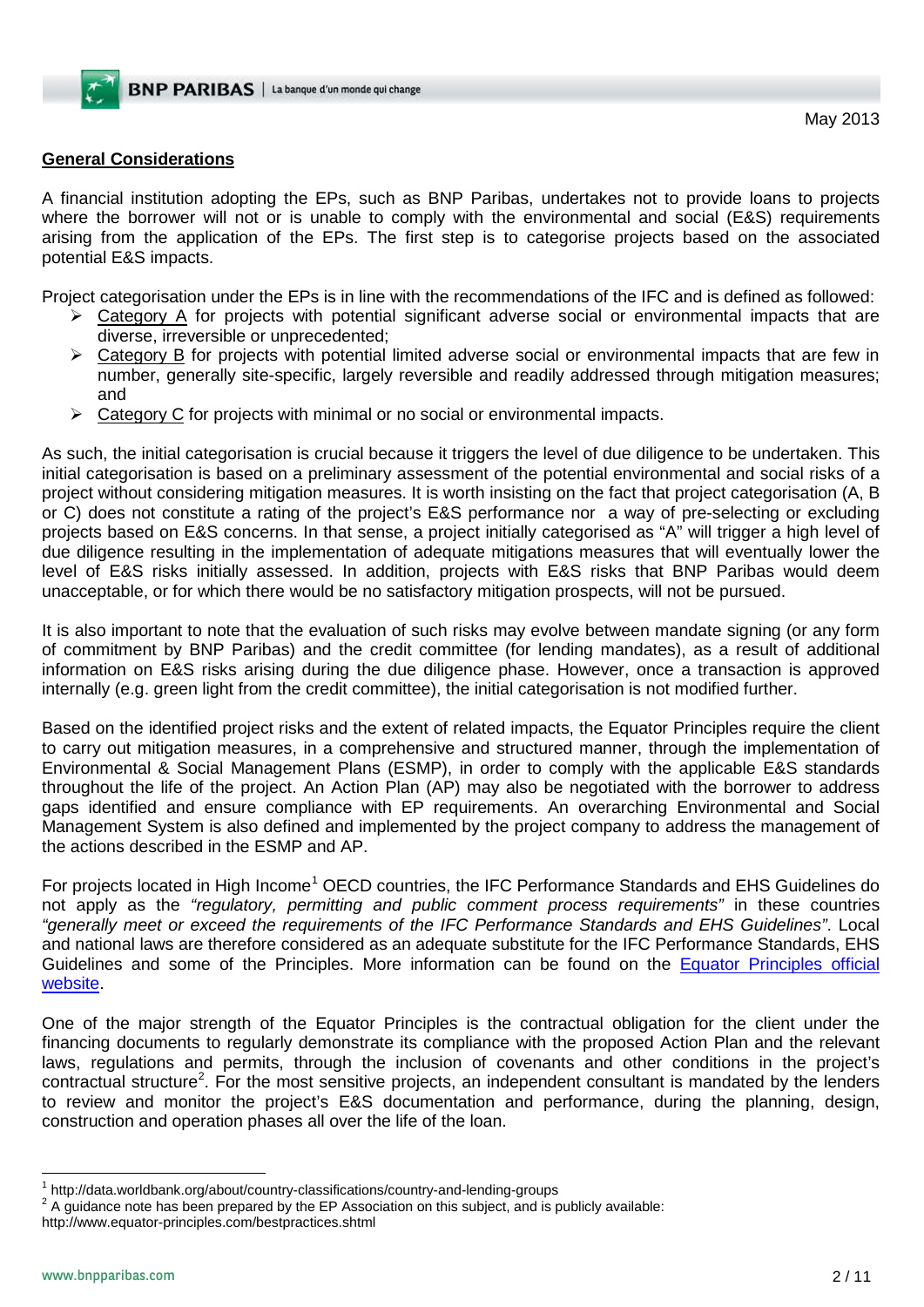# **Implementation of the Equator Principles**

BNP Paribas considers that the E&S due diligence is an integral part of the regular due diligence conducted for PF transactions which also covers financial, technical and legal aspects. As such, the PF teams which are located within  $CIB<sup>1</sup>$  $CIB<sup>1</sup>$  $CIB<sup>1</sup>$  remain essentially in charge of applying the EP process as they are the ones who know best the transactions and the clients.

The role of the CIB Corporate Social Responsibility (CIB CSR) team is to review and monitor the application of the EPs, based on the CIB EP procedure that has been proposed by CIB CSR and validated by the senior management. The CIB CSR team is independent from PF teams and acts as a second pair of eyes to review the proposed categorisation and has the ability to challenge or review the EP implementation on any project. Its level of involvement in the overall EP implementation process for a specific project depends on the level and nature of associated risks.

In order to ensure a consistent categorisation, all PF teams must use the Sustainable Assessment Tool (SAT), a categorisation tool licensed from the consulting company Sustainable Finance Limited, a subsidiary of PwC. Such tool has been customised for BNP Paribas. PF teams are requested to identify and assess the potential risks and associated impacts of a project as well as the client performance / track-record using information available to them. The SAT will then suggest a classification of the transaction among the three categories defined in the EP (A, B and C). In case of a disagreement on a project's categorisation proposed by the PF team, CIB CSR has the right to escalate the category to a more sensitive level (e.g. from B to A), leading to increased due diligence and scrutiny.

This procedure enables the early detection of sensitive projects so that they can be brought to the attention of senior management prior to any firm commitment, and allows the PF team to engage with the client as early as possible to put mitigation measures in place.

According to the applicable internal procedure, Category A (high sensitivity) projects are systematically subject to a TAC (Transaction Approval Committee)<sup>[2](#page-2-0)</sup>. The TAC is an existing internal process which usually takes place in advance of the credit committee and focuses on some particular and exceptional risks associated to a transaction which have to be validated by CIB senior management. For PF transactions, it is chaired by a senior executive of the regional Corporate Banking division, involves relevant PF officers as well as representatives of Global Risk Management, CIB CSR, Compliance, Legal, and Communication as necessary, and focuses on the E&S risks of the project<sup>[3](#page-2-1)</sup>.

The entire EP process and tools available are detailed in length in the 2009 EP Reporting, which is available [online.](http://www.bnpparibas.com/en/about-us/sustainable-development/international-commitments)

-

<span id="page-2-0"></span><sup>&</sup>lt;sup>1</sup> Corporate & Investment Banking (one of the three core businesses of BNP Paribas, with Investment Solutions and Retail Banking)<br><sup>2</sup> Except in cases where a credit committee at the highest level (i.e. including a repres take place and where there is very limited time to carry out an additional TAC. In such exceptional situations, a note is prepared by CIB CSR for such credit committee's consideration.

<span id="page-2-1"></span> $3$  Some participants (incl. CIB CSR) have an escalation right that can bring E&S issues to the attention of Group senior management.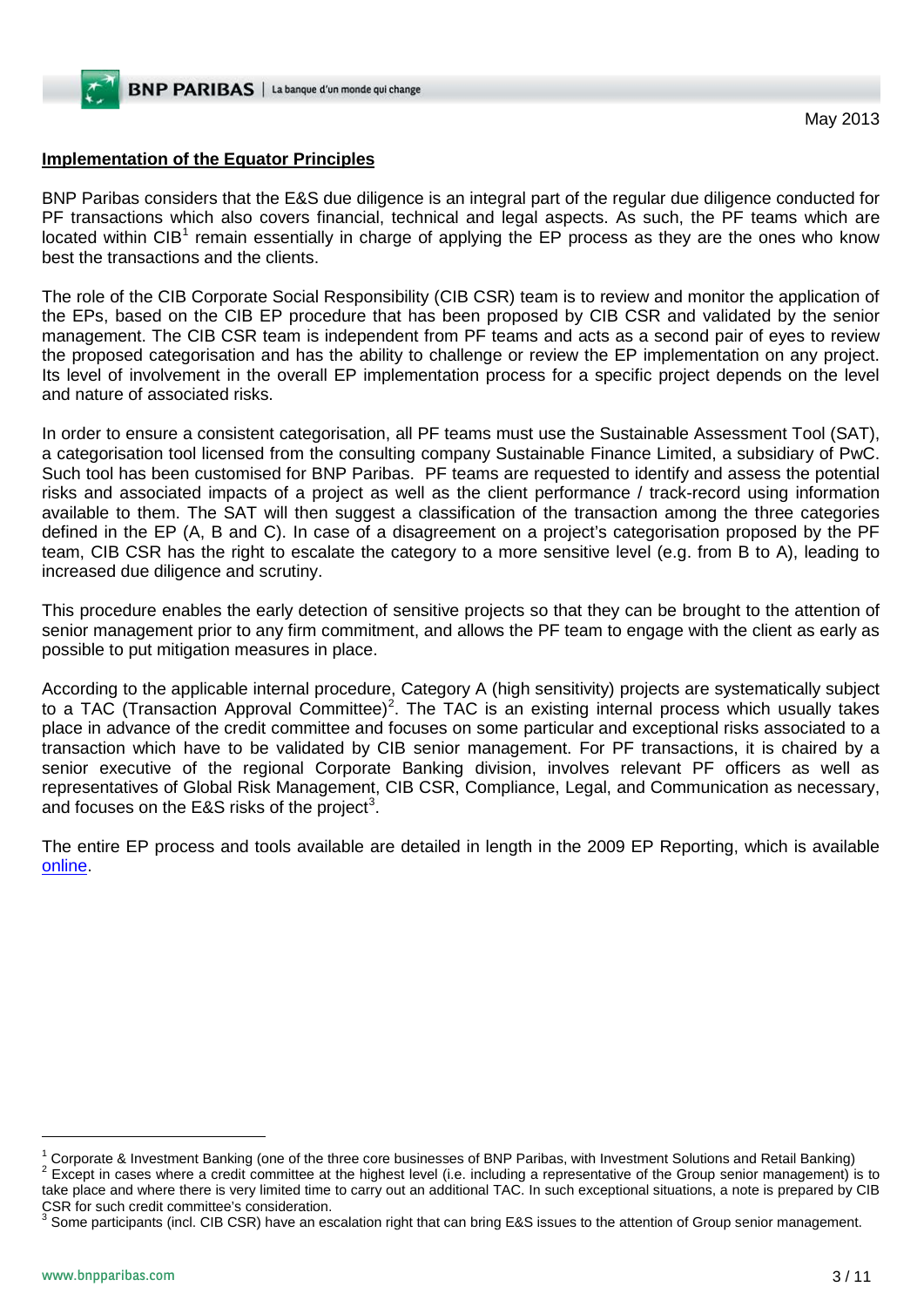# **Project finance transactions screened in 2012**

You will find below statistics related to the numbers of Project Finance (PF) transactions screened by the CIB CSR team<sup>[1](#page-2-1)</sup> during the calendar year 2012, as well as on PF transactions that closed during the same period.

In 2012, 13 PF transactions were screened by the CIB CSR team. Projects screened are defined as those transactions that have been submitted by PF teams to CIB CSR and for which CIB CSR has confirmed the categorisation. The decreasing number of transactions screened in 2012, compared to 2011, can be explained in part by the effects of the global financial crisis and by the need for BNP Paribas to adapt to the new regulatory and economic environment.



A large majority of transactions screened (i.e. 77%) was classified as Category B (with potential moderate or limited environmental and social impact), while 8% of them were classified as Category C (with minor or no impacts), and two transactions (15%) were classified as Category A (projects with potential significant negative impacts but for which there are adequate mitigation prospects).

It is important to stress that the 13 PF transactions screened do not represent the actual number of PF transactions that BNP Paribas has closed in 2012. Indeed, out of the 13 transactions screened in 2012, only 3 reached financial close in the same year. Other transactions that have closed in 2012 have been reviewed by CIB CSR in previous years.

The remaining transactions that were screened, but not closed, in 2012 are either (i) ongoing (closing likely to happen in 2013 or later), or (ii) transactions that have not been pursued (including not winning a bid, or dropping a project due to credit constraints and/or unacceptable financing structure etc.). The former case is typical of PF transactions where the due diligence process can take a very significant amount of time and span over more than one reporting year. The latter case is not surprising since the EP procedure specifically requires that initial categorisation is carried out as early as possible and before any formal engagement with a project developer. The table below further details the breakdown by status (as of December 31, 2012) of the 13 projects screened in 2012 by the CIB CSR team.

| Transactions screened and closed               | 3  |
|------------------------------------------------|----|
| Transactions screened and ongoing              |    |
| Transactions screened and that did not proceed | 6  |
| Total                                          | 13 |

Several remarks can be made on the above table:

- ♦ "Transactions closed" covers both lending mandates that have closed and advisory mandates that have been completed.
- "Transactions ongoing" covers all mandates that are still active (financing or advisory).

<span id="page-3-0"></span> $1$  Understood as the CIB CSR teams of both BNP Paribas and BNP Paribas Fortis.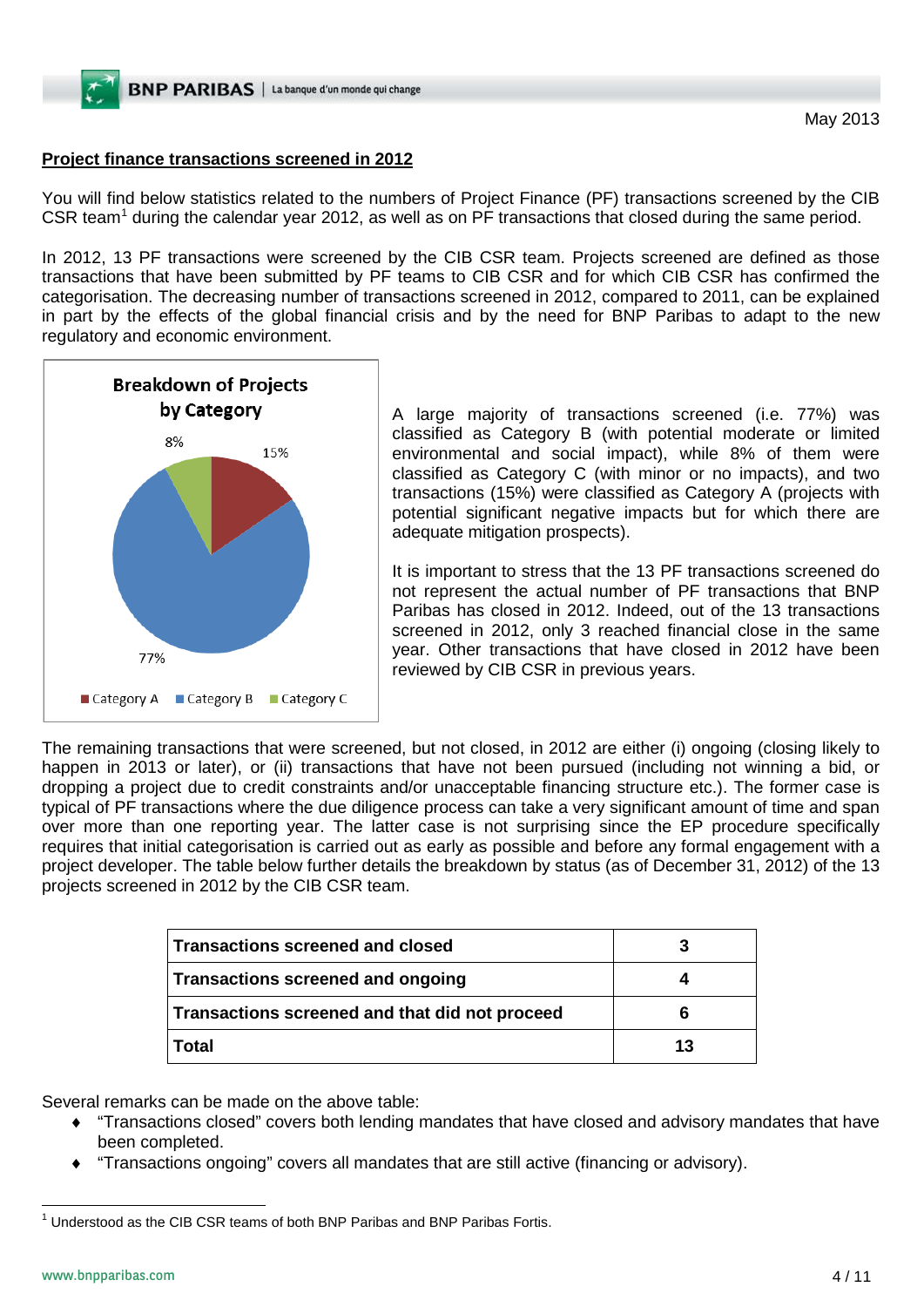On the total of 13 transactions considered (regardless of their final status), 4 were advisory mandates, and 9 were transactions where BNP Paribas provided, or looked to provide, financing (either as mandated lead arranger or as participant).

The following pie charts further illustrate the breakdown of the PF transactions screened by CIB CSR in 2012 by geographic area and sector.



A breakdown by category and sector is provided is the graph and associated table below:

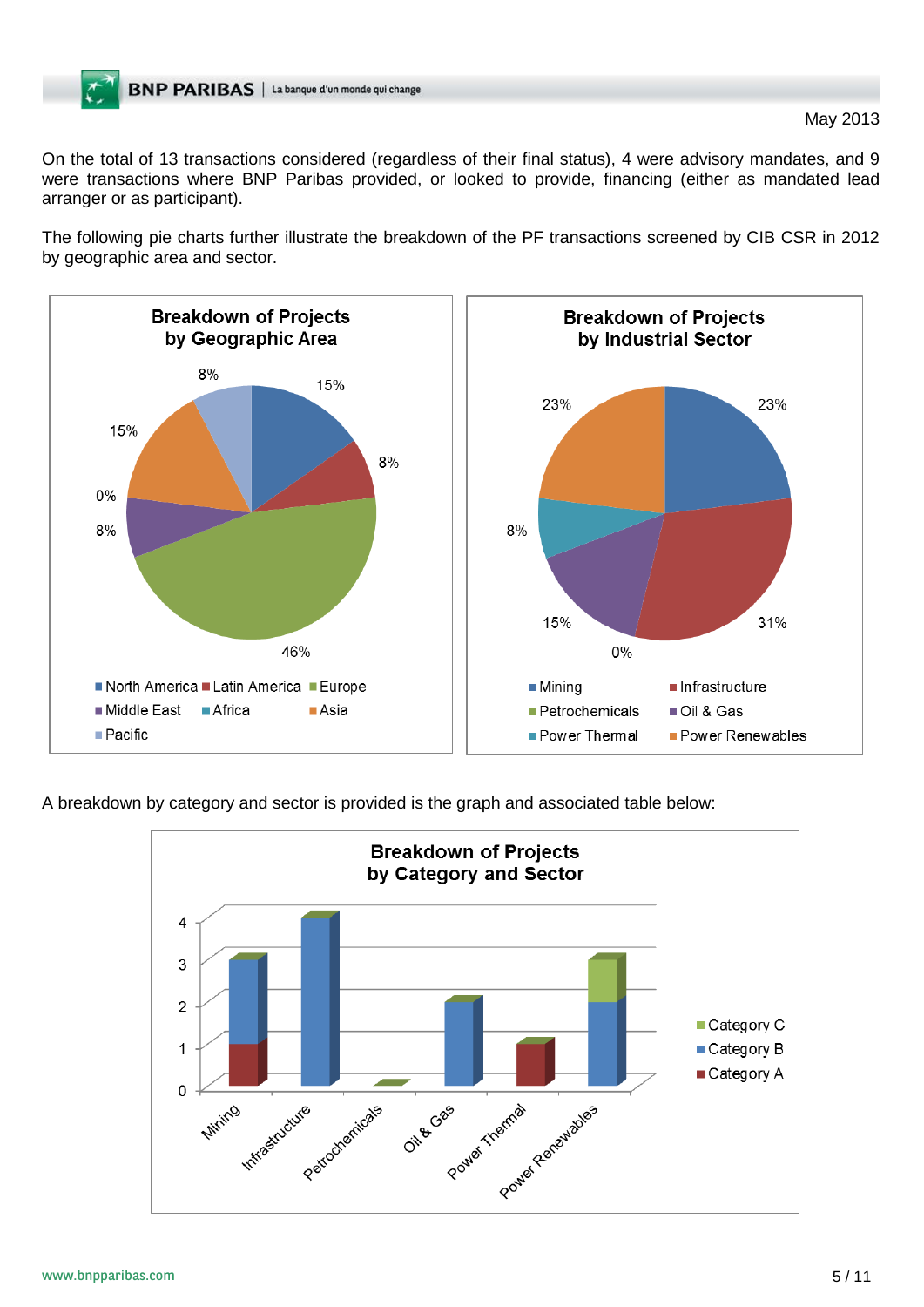May 2013

| <b>Category</b><br><b>Projects</b> | в  | <b>Total</b> |
|------------------------------------|----|--------------|
| <b>Mining</b>                      | 2  | 3            |
| Infrastructure                     |    | 4            |
| <b>Petrochemicals</b>              |    | 0            |
| Oil & Gas                          | 2  | 2            |
| <b>Power Thermal</b>               |    |              |
| <b>Power</b><br><b>Renewables</b>  | 2  | 3            |
| Total                              | 10 | 13           |

The table below shows a detailed distribution of PF transactions screened by region and sector, with a distinction made on the projects' host country classification (whether it is a High Income OECD country or not, as defined in the EPs).

| <b>Country classification</b>     | <b>Region</b>             | <b>Sector</b>           | <b>Reported</b><br>classification | Total          |
|-----------------------------------|---------------------------|-------------------------|-----------------------------------|----------------|
| <b>High Income OECD</b>           |                           |                         |                                   |                |
|                                   | <b>Americas</b>           | <b>Power Renewables</b> | B                                 |                |
|                                   |                           |                         | С                                 |                |
|                                   | <b>Total Americas</b>     |                         |                                   | $\overline{2}$ |
|                                   | <b>Asia Pacific</b>       | Mining                  | B                                 |                |
|                                   | <b>Total Asia Pacific</b> |                         |                                   |                |
|                                   | <b>EMEA</b>               | Infrastructure          | B                                 | 3              |
|                                   |                           | Oil & Gas               | Β                                 |                |
|                                   |                           | <b>Power Renewables</b> | В                                 |                |
|                                   | <b>Total EMEA</b>         |                         |                                   | 5              |
| <b>Total High Income OECD</b>     |                           |                         |                                   | 8              |
|                                   |                           |                         |                                   |                |
| <b>Non High Income OECD</b>       |                           |                         |                                   |                |
|                                   | <b>Americas</b>           | Infrastructure          | B                                 |                |
|                                   | <b>Total Americas</b>     |                         |                                   |                |
|                                   | <b>Asia Pacific</b>       | Mining                  | А                                 |                |
|                                   |                           | Oil & Gas               | В                                 |                |
|                                   | <b>Total Asia Pacific</b> |                         |                                   | 2              |
|                                   | <b>EMEA</b>               | <b>Mining</b>           | B                                 |                |
|                                   |                           | <b>Power Thermal</b>    | А                                 |                |
|                                   | <b>Total EMEA</b>         |                         |                                   | 2              |
| <b>Total Non High Income OECD</b> |                           |                         |                                   | 5              |
|                                   |                           |                         |                                   |                |
| Total général                     |                           |                         |                                   | 13             |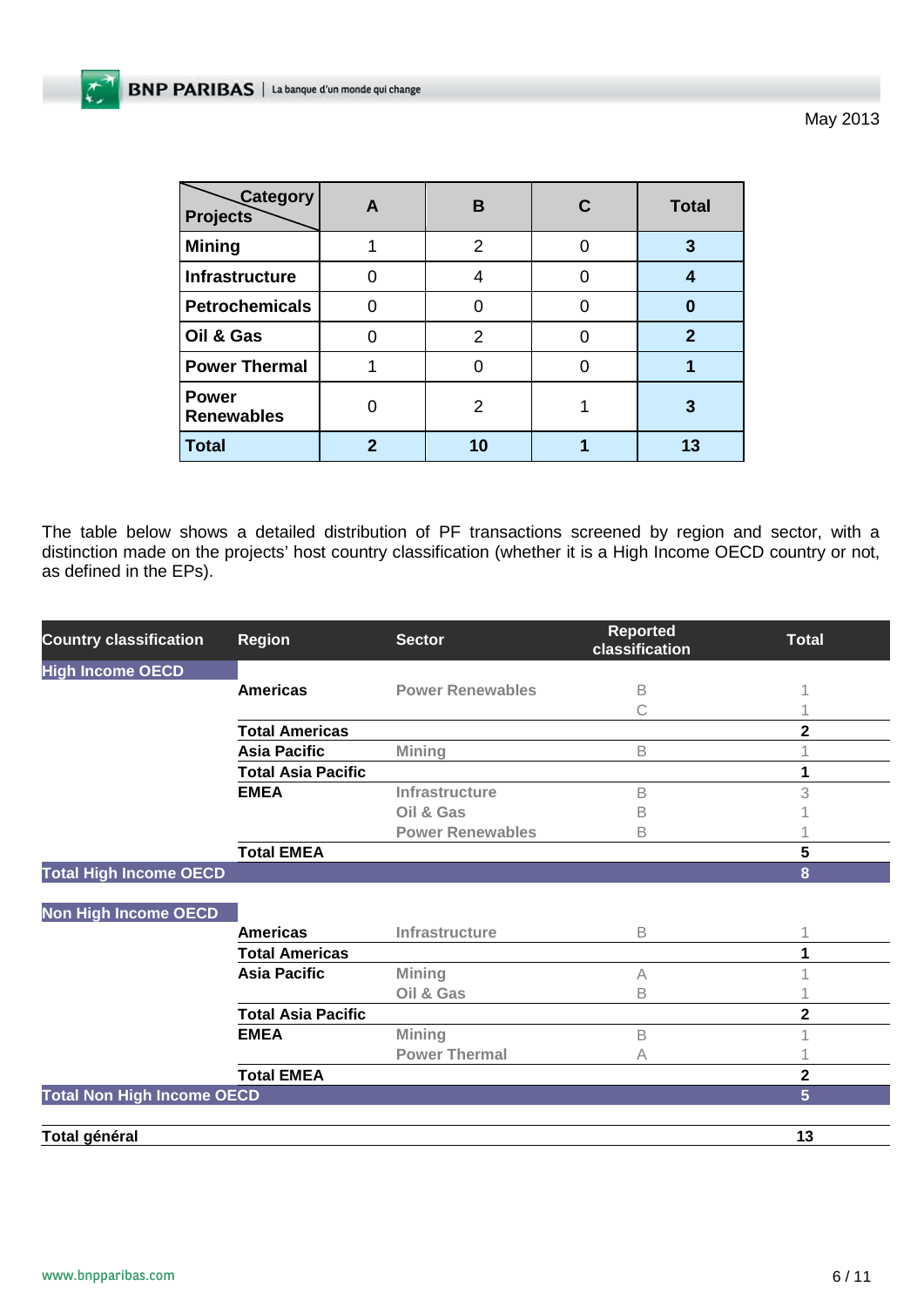# **Project Finance transactions closed in 2012**

During the year 2012, BNP Paribas participated in 9 transactions that reached financial close (or advisory mandates that were completed) and to which the Equator Principles were applied. These transactions have been screened in 2010-2012, illustrating the usually long lead time of Project Finance transactions. The distribution of these projects by category is shown in the graph below.



## **Additional reporting by estimated volume (BNPP allocation, debt, total project costs)**

There are limitations associated with a reporting based on the number of projects as contemplated under Principle 10 of the EP. Indeed this type of reporting does not take into account the estimated size of the projects (total project costs) being financed and therefore does not give any indication on the influence that an EPFI, as a "promoter of good E&S practice", would exert on the global PF market, which is comprised of both EPFIs and non-EPFIs. We felt this additional perspective would be interesting.

Financial data (total project costs, amount of commercial debt, and BNP Paribas' allocation) for PF transactions screened by CIB CSR are necessarily estimated as only a part of them eventually closed that same year. We had therefore to estimate the financial data for the other projects that did not reach financial close<sup>[1](#page-3-0)</sup>.

The 13 projects screened by CIB CSR in 2012 represented total costs of USD 35.1bn. The total amount of commercial debt for these projects is estimated at USD 11.2bn (including around USD 3.9bn that correspond to the amount of commercial debt of projects for which we had a pure advisory role). This figure can be compared to the total PF market in 2012, which has been estimated at USD 99bn by IJ Online (does not take advisory mandates into account). We however do recognize the difficulty to compare these two figures, given the fact many transactions screened by CIB CSR in 2012 have not been closed the same year, and that other transactions closed in 2012 have been screened by CIB CSR on previous years.

<span id="page-6-0"></span> $1$  The methodology used is described at the end of this section.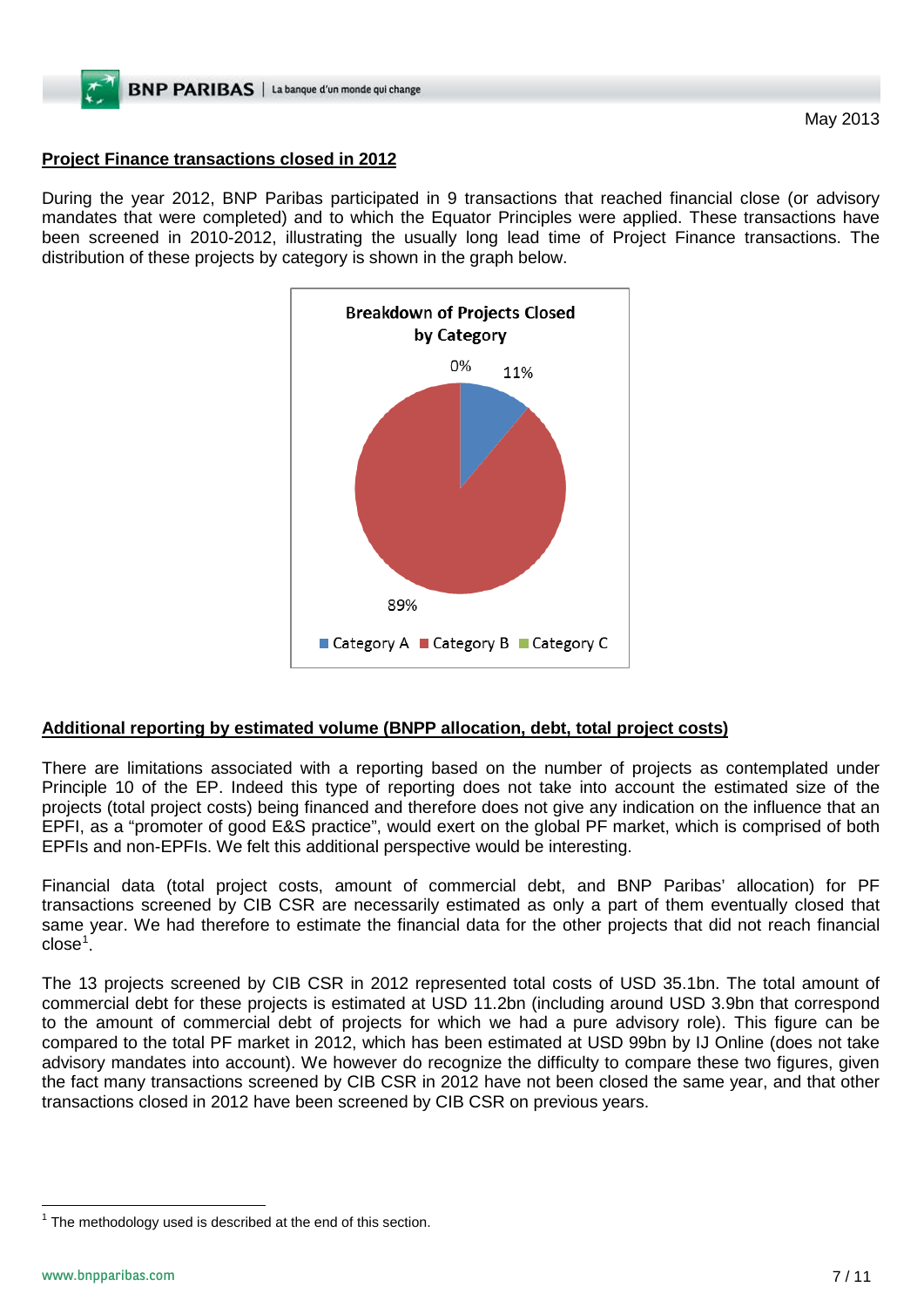#### *Breakdown by allocation*

For these 13 projects, BNP Paribas' allocation is estimated at USD 4.8bn (including around USD 3.9bn that correspond to the amount of commercial debt of projects for which we had a pure advisory role). Various breakdown of BNP Paribas allocation are provided below.



It should be noted that when BNP Paribas had an advisory role, the full amount of commercial debt is attributed to BNP Paribas, which can distort the above breakdowns.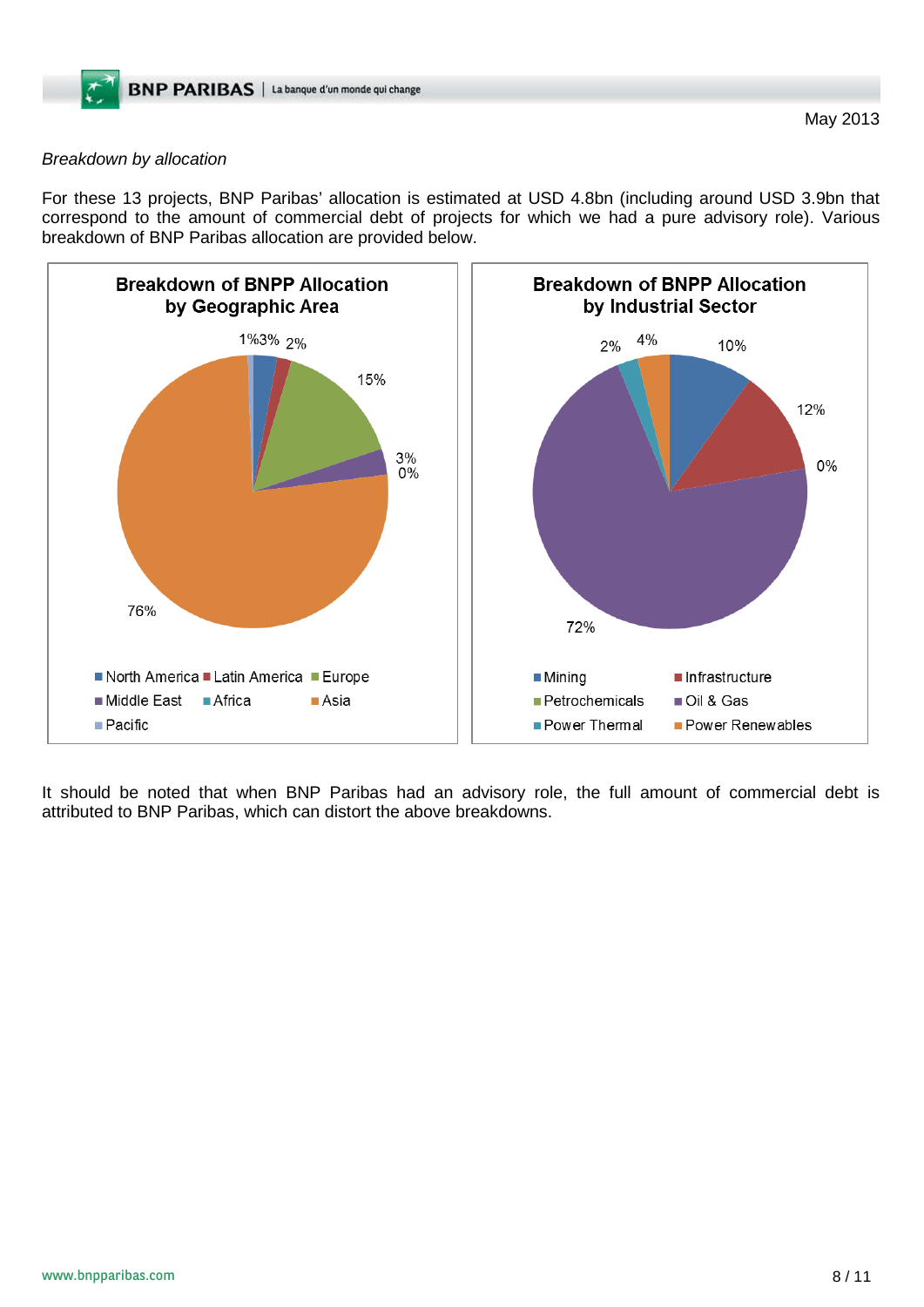## *Breakdown by total project costs*

By doing the calculation in terms of total project costs for screened transactions, we obtained a different spread per category, geographic area, and industry sector than the spread obtained based on the number of projects as contemplated in Principle 10. This is illustrated by the charts below where we have also added the traditional reporting (for easy comparison).



The breakdown of total project costs by category shows that projects classified as Category A are generally larger. Conversely, projects classified as Category C are of a much smaller scale (small infrastructure and renewable energy projects), which is consistent with the very limited nature of their potential environmental & social impacts.

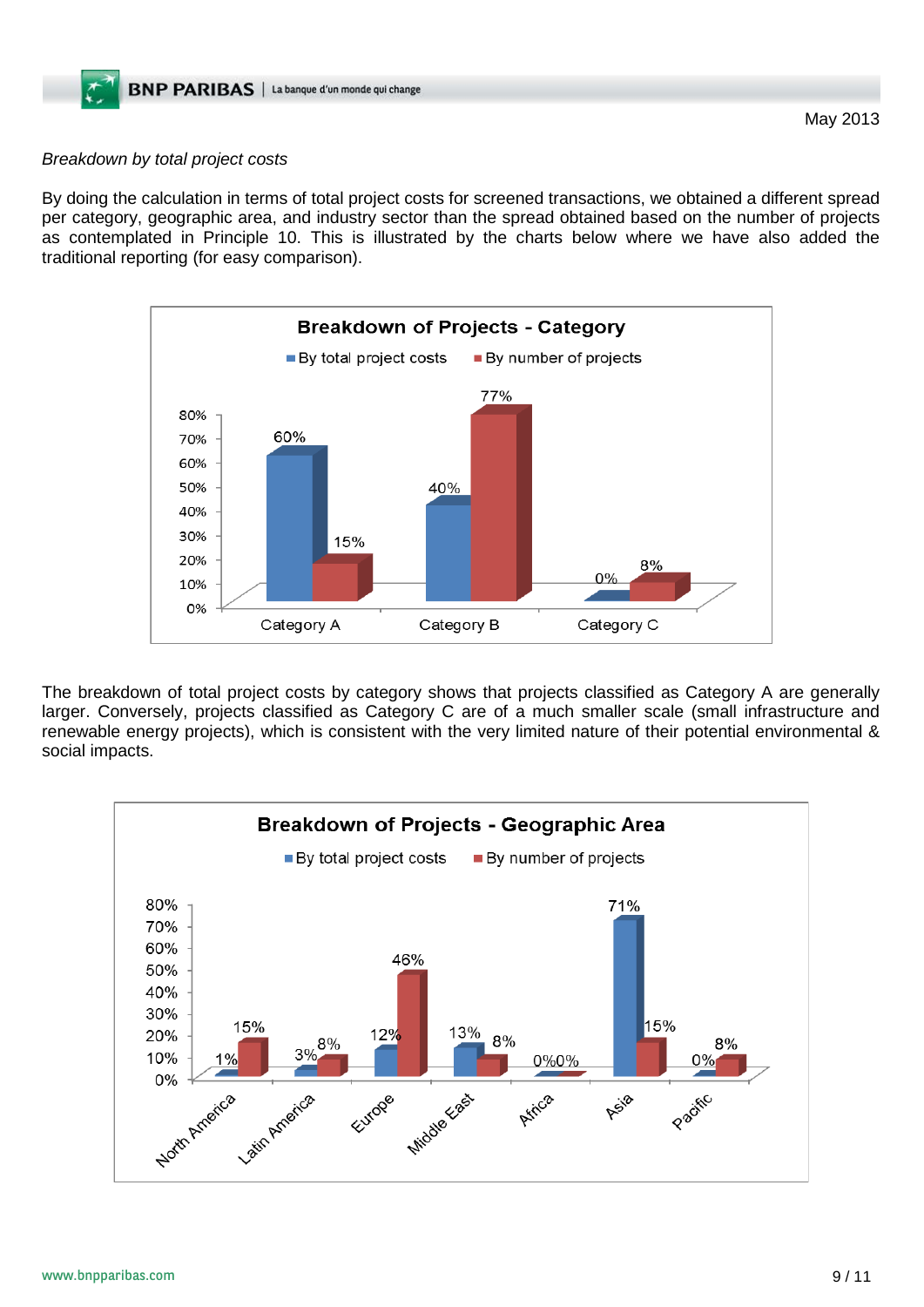The breakdown of total project costs by geographic area shows that the size of projects screened in the Middle east and in Asia was comparatively larger than in Europe or in the Americas.



The breakdown of total project costs by industrial sector shows that the size of projects screened in the mining and oil & gas sectors are larger than projects in the other sectors.

## *Methodology for the reporting on estimated volumes (BNPP allocation, debt, total project costs)*

We used the following methodology to gather the financial data associated with each project we screened.

For transactions in which BNP Paribas acted as a lender:

- Projects closed during the reporting year: figures on total project costs, amount of commercial debt (i.e. not taking into account loans granted by multilateral institutions and ECAs), and BNP Paribas' allocation, are obtained from the relevant submissions to the major league tables providers.
- $\triangleright$  Ongoing / lost mandates, abandoned transactions: the latest data available is provided by the relevant PF teams (acknowledging that this only reflects the situation at the time the transaction was screened by CIB CSR, before it is abandoned or lost).

For advisory transactions, the proposed approach is different, and we attributed to the bank (as its allocation) the total amount of debt that was under consideration (if BNP Paribas is the sole financial adviser) which can reflect its influencing role as advisor to the project developer, but also distort the repartition "by BNPP Allocation", particularly when the bank has acted as financial advisor for large projects.